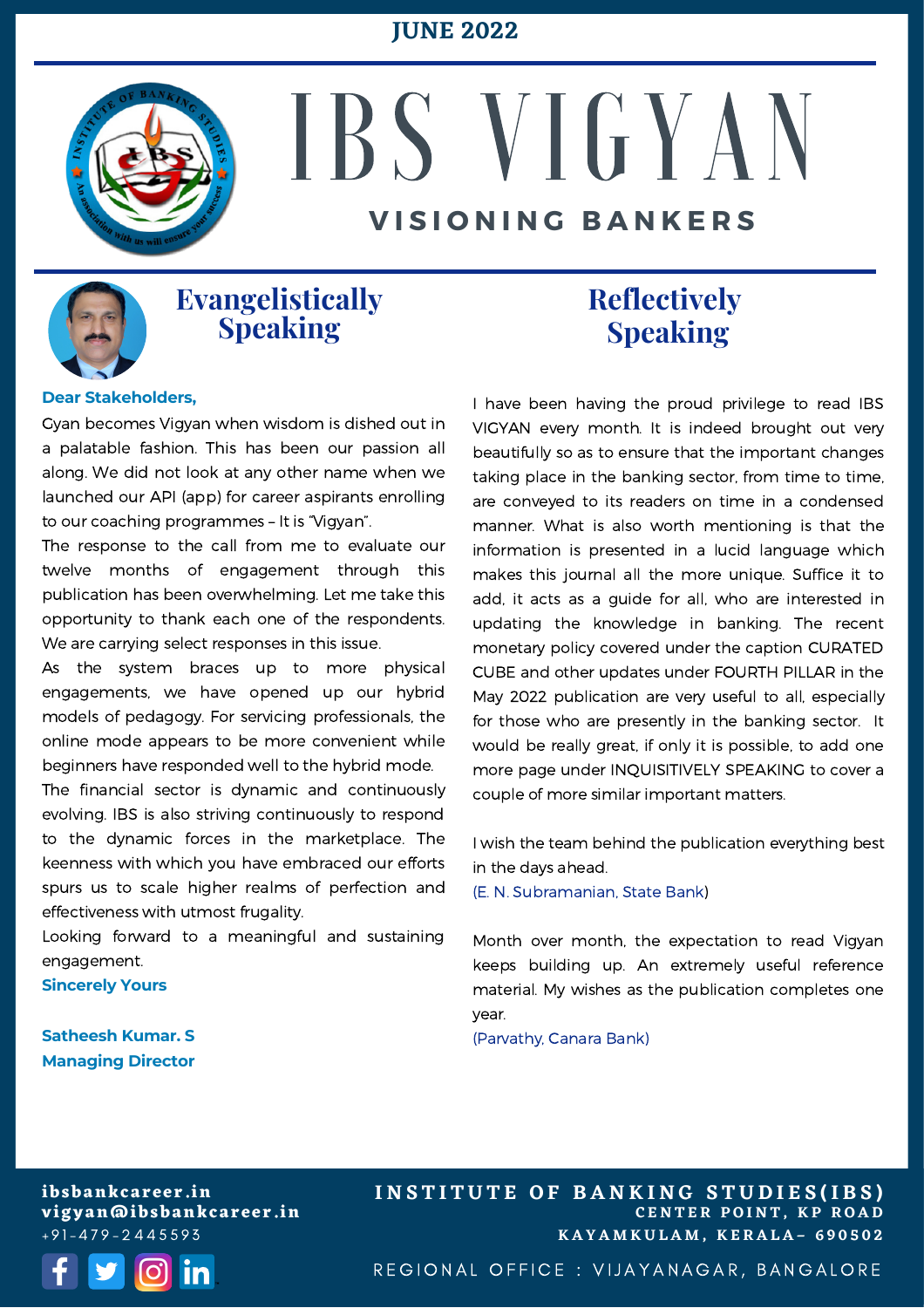

**ibsbankcareer.in** mail@ibsbankcareer.in  $+91 - 479 - 2445593$ 



### **Curated Cube**

The principle of insurance works on equitable distribution of losses in exchange for a premium. Similarly, the insurance companies work on the principle of reinsurance. The risk underwritten by one insurance company is reinsured with a reinsurance agency, likely to be another player in the industry, which shares part of the insurance risk for a reinsurance fee. Globally, insurance accounts for 7% of GDP. India's market share is less than 2% of global market. The Life to Non-life share globally hovers around 46:54, in India it is skewed towards life at 75:25.

This perhaps validates the listing of LIC, notwithstanding the expediencies from a fiscal perspective. The industry is growing at CAGR greater than 30%. Another vindication that IRDAI encourages more players to come in and government encourages to raise the FDI limit in this sector.

With aggressive financial literacy, the industry needs to increase the coverage of non-mandatory insurance products.

Embracing technology to provide end-to-end seamless digital solution will be another need for the industry to explode exponentially. Vernacular language interface will also be a must.

Let us hope that the stock of LIC too begins to fetch attractive valuations from its current lows, touched immediately post listing.

# **Reflectively.. Continued**

If only this publication can carry more pages! So focussed and precise in content, that its utility will enhance if the scope of coverage is increased. Really happy that the publication is one year young.

(Anil Aggarwal, Bank of Baroda)

The last twelve issues are my first stop reference material. Extremely up to date and relevant in content. Dished out in a simple form. Looking forward to this every month. Congratulations to IBS.

(Susan Thomas, Federal Bank)

I used to regret that I do not find enough time to update myself amidst the busy office work. Vigyan has been a great enabler in mitigating this lament. Thanks to Team IBS. Good Wishes. (Sujatha Patel, IDFC First Bank)

Commendable achievement to establish itself as a reference work. Wish Vigyan to be ever young and fresh.

(Rajesh Choudhary, United India Insurance)

My Gyan increases after reading Vigyan. So happy that it has completed one year. Wish the publication all success.

(Madhumita, Chola Finance)

(Cube gives a third dimension in geometry. Curated Cube endeavors to conflate events in the market over the *the past month.) past month.)*

**JAIIB/CAIIB Online Coaching** - This is the sure short key that opens up the path for an accelerated career *progression. A pass in JAIIB/CAIIB with 90+ marks will ensure that you are handpicked for key assignments within the country as well as overseas.*

**ibsbankcareer.in vigyan@ibsbankcareer.in**  $+91 - 479 - 2445593$ 



INSTITUTE OF BANKING STUDIES(IBS) **C E N T E R P O I N T , K P R O A D K A Y A M K U L A M , K E R A L A – 6 9 0 5 0 2** REGIONAL OFFICE : VIJAYANAGAR, BANGALORE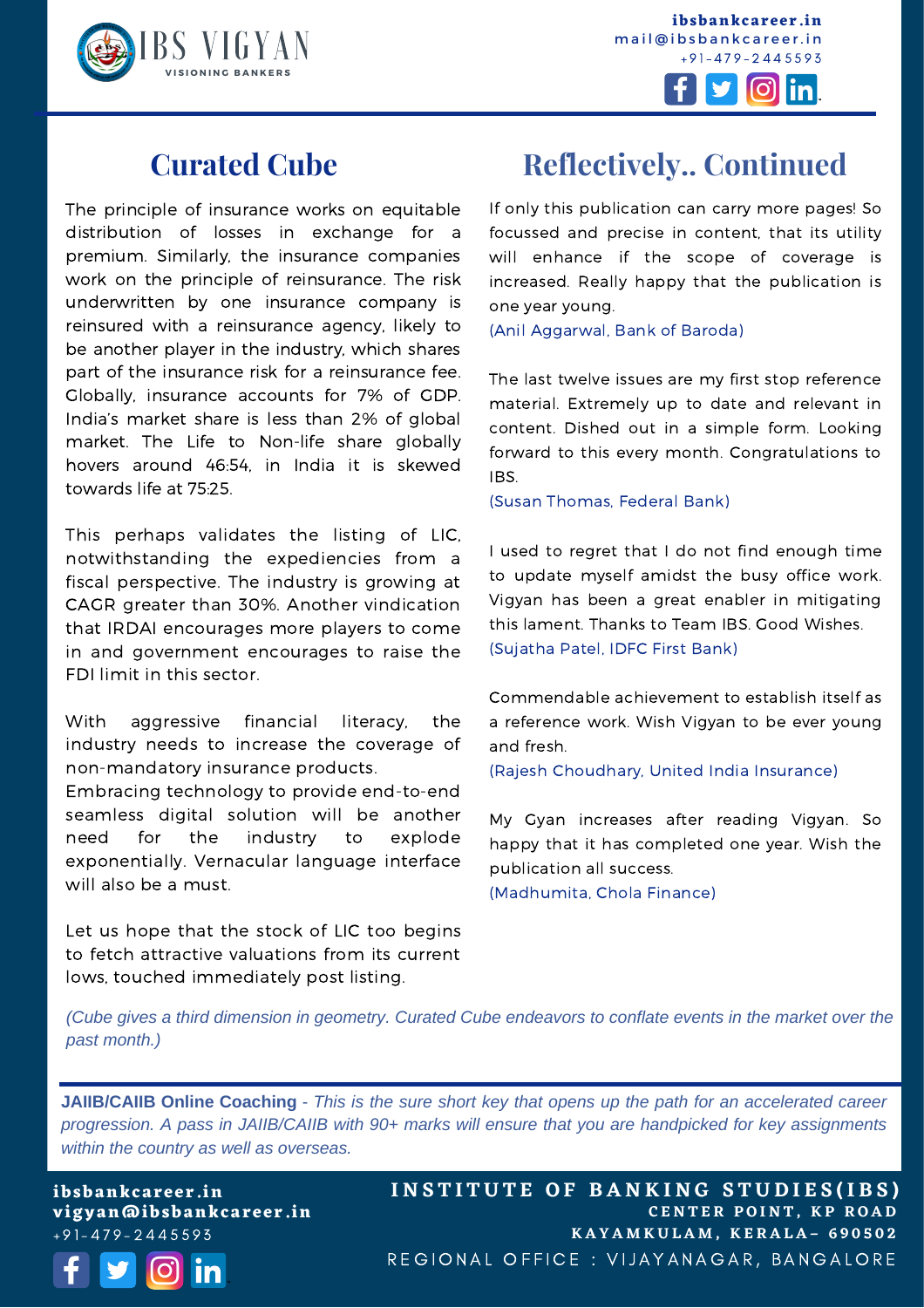

**ibsbankcareer.in** mail@ibsbankcareer.in  $+91 - 479 - 2445593$ 



# **FOURTH PILLAR**

# **THROUGH UPI FOR IPO UPTO ₹5 LAKH:**

Now, an individual investor applying in public issues of equity shares can use Unified Payment Interface (UPI) for application amount up to ₹5 lakh. The new guidelines issued by SEBI came into force for public issues opening on or after May 1, 2022.

#### **DIGITAL BANKING UNIT (DBU)**

DBU is a specialised fixed point business unit or hub with certain minimum digital infrastructure for delivering digital banking products & services. It can be both through self-service mode or assisted mode, to enable customers to have cost effective and convenient access and smooth digital experience in an efficient, paperless, secured and connected environment. All SCBs (except RRBs, SPBs and LABs) are eligible to establish DBUs w.e.f. 7th April 2022.

#### **PERSONAL LOAN TO PRISONERS**

Maharashtra Government has introduced a scheme that allows prisoners to obtain personal loans from banks up to ₹50,000 to help their families to improve their living conditions and meet expenses related to their legal matters

### **CRYPTO-CURRENCY BACKED PAYMENT RETAIL INVESTORS CAN SUBSCRIBE CARD**

London based Cryptocurrency lender, Nexo has joined hands with global payments company Mastercard to launch the world's first 'Crypto-backed' Payment card.

#### **DIGITAL PAYMENTS (DigiSaathi)**

To address the queries of digital payment users, the Reserve Bank on March 8, 2022, launched two key initiatives namely 1) **UPI123Pay** – Option to make Unified Payments Interface (UPI) payments for feature phone users, and

2) **DigiSaathi** – A 24x7 Helpline that provides a channel to obtain help on digital payments. Automated responses on information related to digital payment products and services are available in Hindi and English through multiple options like – toll-free number; a short code; website and chatbots.

(Fourth Pillar strives to position beyond the three pillars of Basel and is culled from the Four Estates)

**Bank Promotion Online Coaching -** *IBS brings you the perfect blend of Online Coaching and interactive live sessions through its pantheon of highly experienced faculty who fit well into a multi-cultural environment. The collective experience of our faculties exceeds 1000 years.*

**ibsbankcareer.in vigyan@ibsbankcareer.in**  $+91 - 479 - 2445593$ 



INSTITUTE OF BANKING STUDIES(IBS) **C E N T E R P O I N T , K P R O A D K A Y A M K U L A M , K E R A L A – 6 9 0 5 0 2** REGIONAL OFFICE : VIJAYANAGAR, BANGALORE